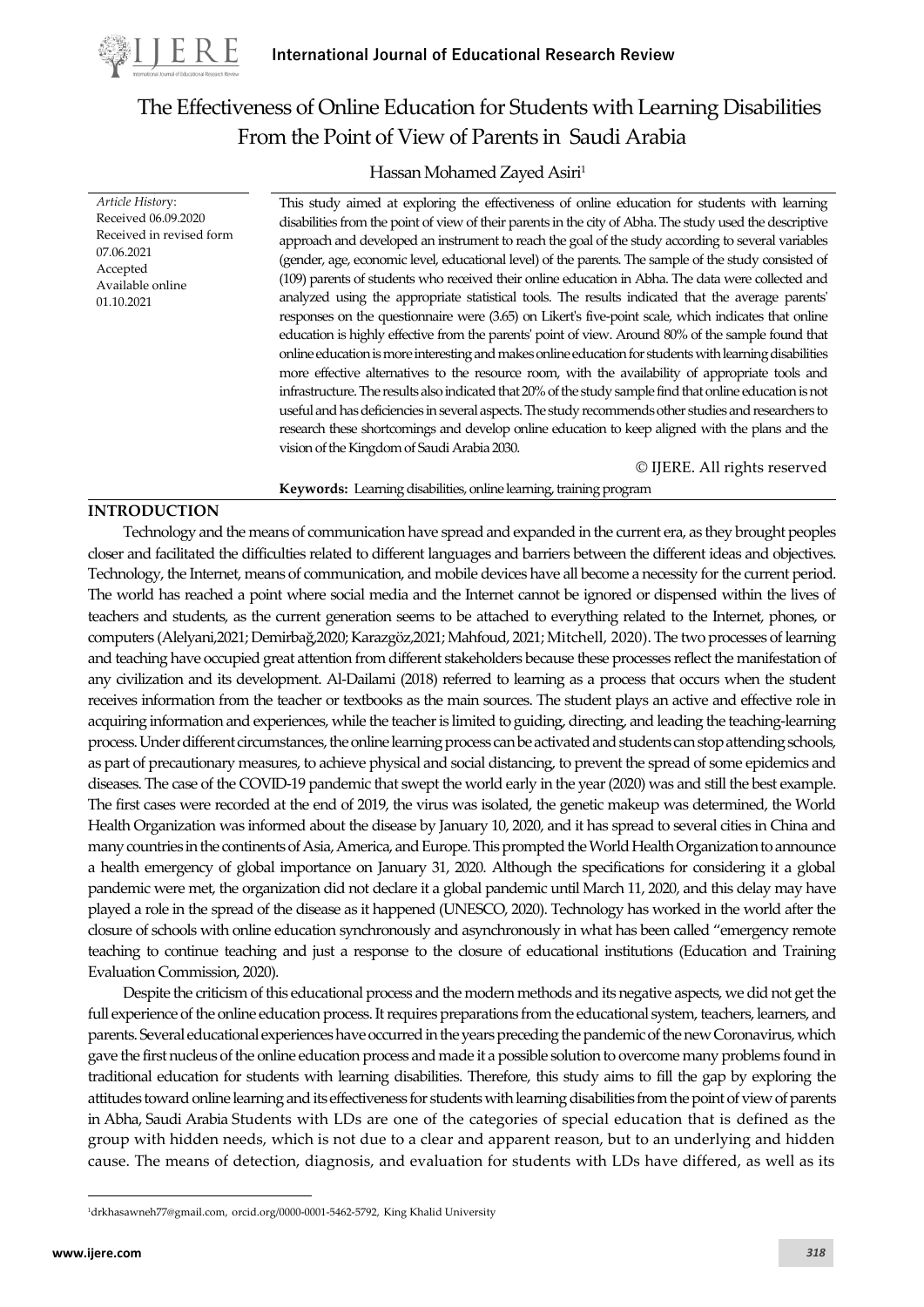demonstration may overlap with other groups (Muhammad, 2020). The researcher adopted in the study the definition of the Ministry of Education in the Kingdom of Saudi Arabia for students with LDs (2020), as mentioned above, which is adopted in the diagnosis and identification of those with learning disabilities in schools. Education is an organized process that aims to provide learners with the general foundations so that they can build knowledge, in an organized manner and with specific and clear goals. Online education is an organized transfer of information and knowledge to the recipient using electronic media in communication and interaction between teacher and student, and between the student and the school. This type of education does not require the presence of buildings or classrooms, but rather eliminates the physical components of traditional education, and is linked to electronic components (Bader, 2021). Online education has several objectives and purposes. It provides individuals with the skills and competencies that enable them to use the culture of information and communication. It contributes to the development of new generations of learners and teachers capable of dealing with the developments and requirements of the modern era. It provides solutions for filling the shortage of academic human resources in some educational sectors, by providing virtual classes. It provides educational networks to organize and evaluate the work and management of educational institutions (Al-Yameen, 2019).

The literature provides different studies that tackled the attitudes toward the effectiveness of online education in the field of special education and other fields. Shehata (2020) identified the attitudes of special education teachers towards online education and the challenges they face in its application. The study used the descriptive approach to achieve its objectives. However, special education teachers have negative attitudes towards using online education with students with special needs. The reasons were the lack of adequate training on this type of education, and that there is an increase in the cost of the Internet and the presence of material burdens, and the inadequacy of the online education system with the disabled and dealing with each student separately. The teachers expressed the lack of technicians who are highly specialized in modern technologies. Mitchell (2020) explored the methods to improve e-learning for students with special needs. To achieve the goal of the study, the descriptive and analytical method was used, by conducting interviews and collecting data, on a sample of families of students with special needs and teachers of special education. The study concluded that there is a need for governments to focus on integrating students with special needs in elearning, and the need to pay attention to their English language in parallel with the development of e-learning methods. Cheng & Lai (2020) discussed the obstacles facing e-learning for people with special needs taking into account the extent of mental and physical disability and its differences. The study used the descriptive analytical approach to achieve the goal of the study, as it reviewed previous studies and analyzed trends and the interactive environment in special education on a group of Chinese students with autism and their teachers. The results indicated that attitudes in the application of computer-assisted tools have changed significantly in the past decade from traditional desktop computer systems to mobile learning systems in special education and that there is a positive interaction for people with special needs with e-learning. Villano (2020) explored the technical and electronic education for students with special needs and how to develop the progress of the technical educational process remotely (virtually) and to discuss the plans developed for it and the differences between it and the usual academic education. The study used the statistical descriptiveanalytical approach through an analysis of several case studies of a sample of a group of students with special needs. The study found that the student's educational performance after the crisis declined, and the students need improvement in the means and techniques used. Khalifa (2020) identified the obstacles that prevent the use of educational technologies with people with special needs by the special education teachers. To achieve the goal of the study, the researcher used the descriptive and analytical approach. The results of the study revealed several obstacles facing the use of modern technologies with students with special needs, such as the scarcity of financial capabilities, lack of familiarity with the rules for the use of educational technologies, and the weak qualification and preparation for the use of those technologies. Al-Otaibi (2020) explored the challenges that Saudi families faced in educating their children and extract proposals in light of the challenges that Saudi families faced in light of the new Corona pandemic. To achieve the goal of the study, the researcher used the descriptive survey approach, where the researcher applied the questionnaire to a sample of 412 individuals, who were chosen randomly. The study found that families face several obstacles, including the lack of the required technologies, the lack of efficiency of the Internet speed, and the inadequate qualification of the scientific staff for the e-learning process. Al-Azmi and Al-Khatib (2021) identified the challenges facing seventh-grade students with LDs in studying mathematics online from the point of view of their parents in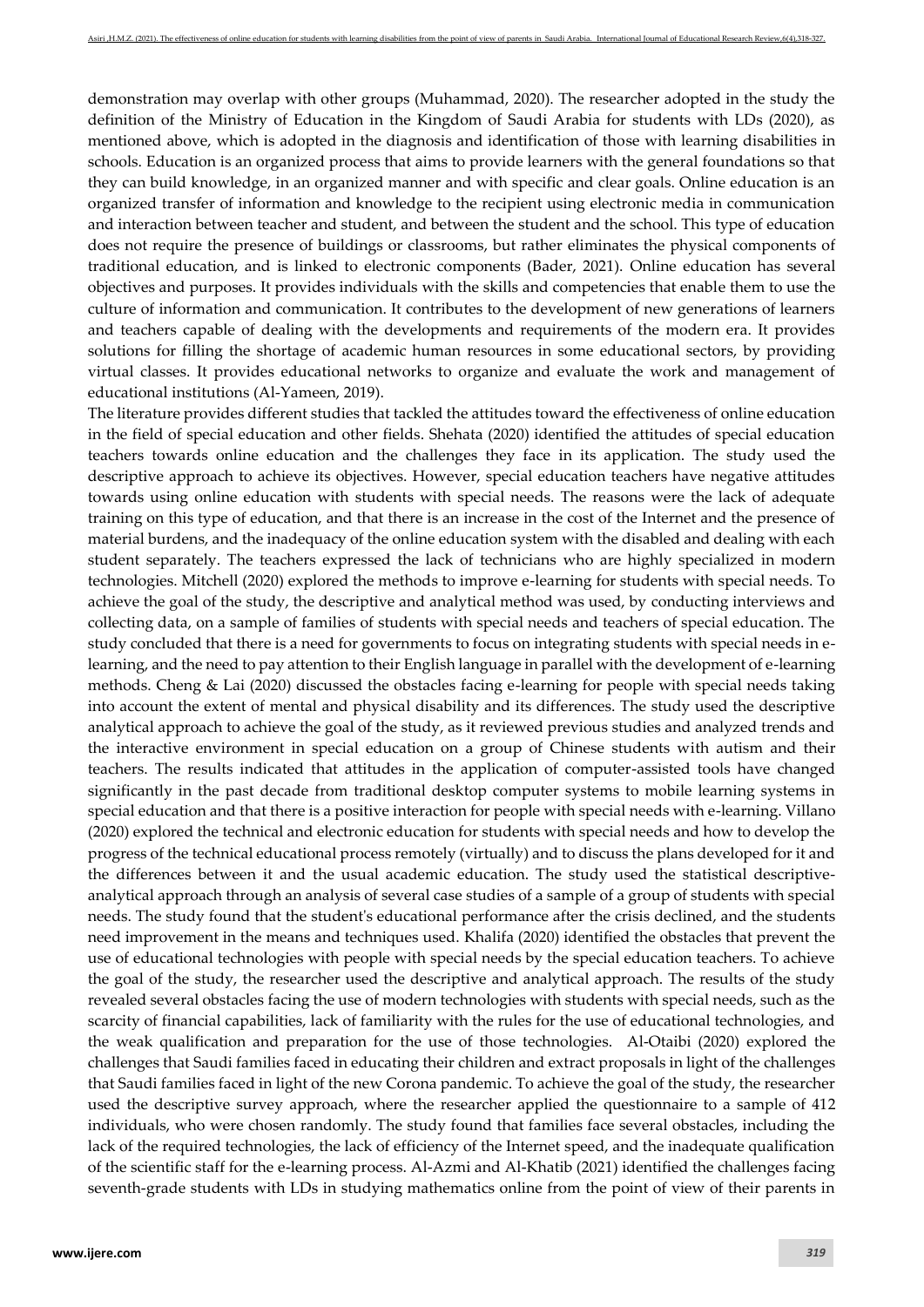the State of Kuwait. The study also aimed to investigate these challenges in light of the variables of gender and educational level. The researcher used the descriptive survey approach by applying a questionnaire to a sample of 150 participants from parents of students with learning difficulties in mathematics, of whom 90 are males and 60 females. The study concluded that there is a full awareness of parents of the size of the difficulties facing their children in learning mathematics and that these difficulties related to the educational practices carried out by the teacher, and the efforts of students and attitudes towards them. The results indicated the existence of differences in all sub-dimensions according to the variable of gender (females face more difficulties than males).

It is noticeable that most of the previous studies dealt with the challenges facing people with LDs in online learning. There are no studies, according to the researcher's knowledge, that dealt with the effectiveness of online education for students with LDs in Abha Governorate from the parents' point of view. This indicates the necessity and importance of conducting this study. Within the limits of the researcher's knowledge of previous studies, he found that these studies are a base in formulating the study problem and formulating its concepts appropriately, defining its objectives, formulating the study's questions, identifying its most important indicators, and determining the methodological strategy for the study. The researcher used the information available in their theoretical frameworks, as well as building the appropriate scale.

The problem of the study emerged from the researcher's personal experience, where he found that there are several ways to increase the effectiveness of online teaching for students with LDs, including the use of modern technologies. Online education for students with LDs is a new idea that is based on enabling them to overcome many problems they face in learning. It also aims to absorb the largest possible number of such categories of students outside the scope of the resource room (Hebah, 2020). However, such an idea did not find a full application on the ground in the past. The world has gone through the experience of distance education, especially in the Kingdom of Saudi Arabia, where the Ministry of Education decided to start distance education procedures for each of the educational stages since the first moments of quarantine, as explained by the Evaluation and Training Commission (2020). Therefore, the researcher found that the road has become ready for measuring the effectiveness of online education and for identifying the parents' point of view toward online education based on its application on the ground recently.

#### Research Objectives

This study aims to achieve the following objectives:

- 1. To identify the effectiveness of online education for students with LDs from the parents' point of view.
- 2. To identify the effect of gender and age of the parent on their attitudes toward the effectiveness of online education for students with LDs.
- 3. To identify the effect of the educational and economic level of the parent on the attitudes toward the effectiveness of online education for students with LDs.

## Research Questions

The present study seeks to give answers to the following main research question:

"What is the effectiveness of online education for students with LDs from their parents' point of view?" From this main question, the following sub-questions were formulated:

- 1- What is the impact of the parent's gender on the attitudes toward the effectiveness of online education for students with LDs?
- 2- What is the impact of the parent's level of education on the attitudes toward the effectiveness of online education for students with LDs?
- 3- What is the impact of the parent's economic level on the attitudes toward the effectiveness of online education for students with LDs?
- 4- What is the impact of the parent's age on the attitudes toward the effectiveness of online education for students with LDs?

#### Significance of the Study

The study tackles a very important field of research in special education, which is online education for students with LDs. This is wide and diverse in utilizing technologies and modern methods to reach educational efficiency. Identifying the parents' point of view of students with LDs contributes to the effectiveness of online education and in the enrichment of the literature with information on the topic of research. The results of this study might benefit researchers to pursue the topic and other related topics to discover obstacles, challenges,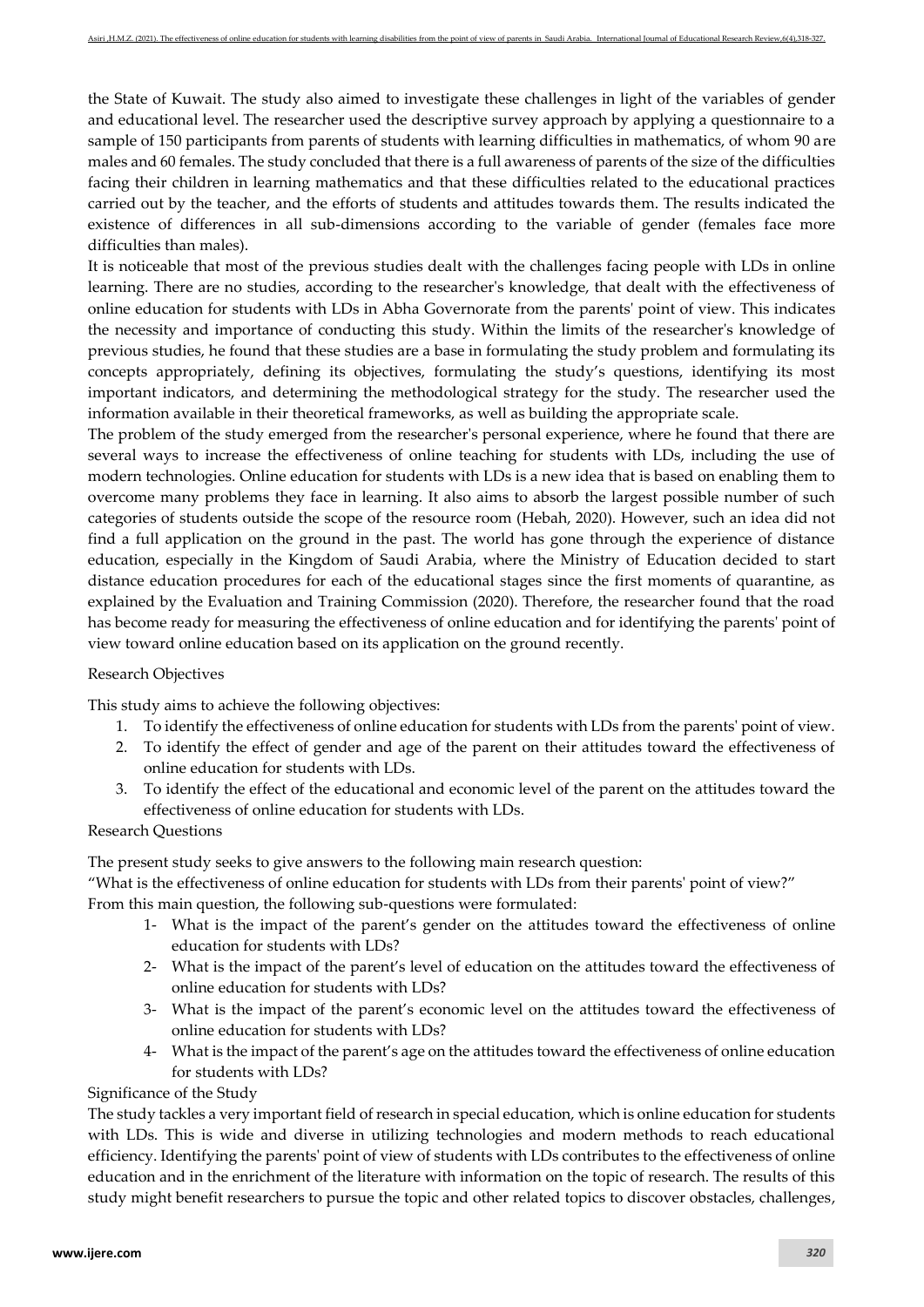difficulties and to propose solutions for development and empowerment in the field of online education for students with LDs. This study is important at the present in light of the progress in the educational fields. It would help future research to reach more generalizations in other samples and geographical areas.

The practical significance of this study stems from its objectives to survey and determine the parents' point of view after experiencing online education. The purpose is to identify the extent to which the online education goals are achieved for students with learning disabilities from their point of view, to measure the experience and present it to decision-makers, and to present proposed solutions to develop the online education process. **METHOD**

The study population consisted of all the parents of the students registered in the learning difficulties rooms. The students' number was (300), and who received their online education in the schools of Abha. The sample included all the parents of the students. The questionnaire was sent to the entire sample and (109) parents responded to the questionnaire. The following table presents the demographic information of the sample of the study.

| variable             | category                              | no. | percentage | total% |
|----------------------|---------------------------------------|-----|------------|--------|
| gender               | male                                  | 70  | %65        | %100   |
|                      | female                                | 39  | %35        |        |
| age                  | less than 30                          | 26  | %23        | %100   |
|                      | from 30-40                            | 51  | %48        |        |
|                      | more than 40                          | 32  | %29        |        |
| educational<br>level | educated (can read<br>and write)      | 21  | %19        | %100   |
|                      | general education                     | 24  | %22        |        |
|                      | graduate                              | 64  | %58        |        |
| economic             | less than 8000 riyals                 | 46  | %43        | %100   |
| level                | from 8,000 riyals to<br>16,000 riyals | 42  | %38        |        |
|                      | more than 16,000<br>riyals            | 21  | %19        |        |
| total                |                                       | 109 | %100       |        |

**Table 1.** Distribution of the sample according to demographic variables

#### **Research Instrument**

The researcher developed an instrument to measure the effectiveness of online education by referring to several previous studies such as one (Al-Mutairi, 2021; Al-Qahtani, and Al-Sheikha, 2019; Mikuskova & Veresova, 2020), in addition to surveying the methods of online education used to teach students with LDs.

#### **The validity of the instrument:**

To verify the validity of the instrument, the researcher presented the questionnaire in its initial form to a panel of qualified judges in the field of education. In light of the observations made by the judges, the necessary modifications were made and the instrument was designed in its final form.

#### **Reliability of the instrument:**

The reliability of the instrument means the possibility of obtaining the same data when the study is repeated using the same study instrument on the same individuals under similar circumstances (Sekaran, & Bougie, 2016). The researcher measured the reliability of the instrument by applying it to a sample from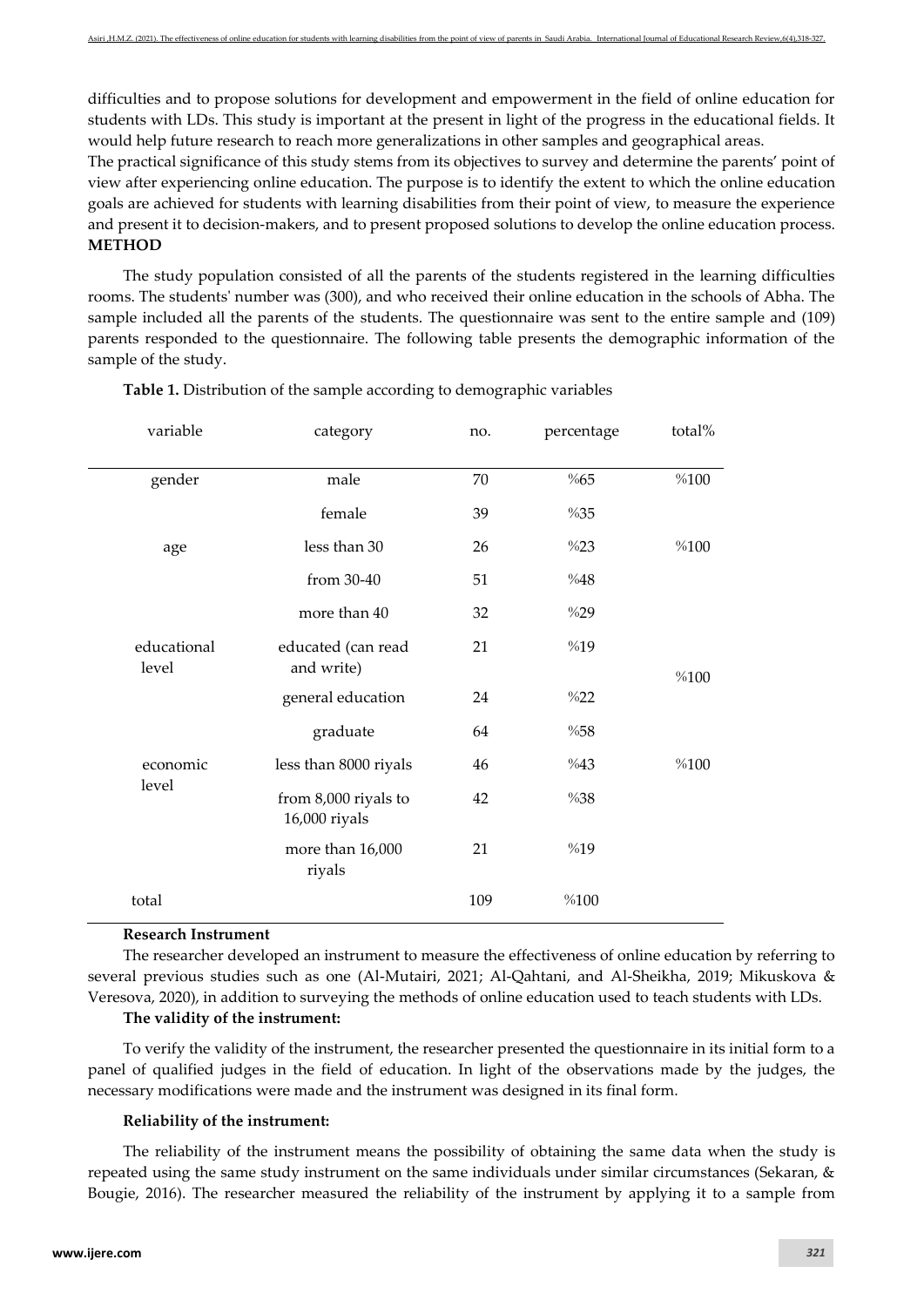outside the study population consisting of (20 parents for students with learning difficulties from Mahayil Asir Governorate. The Cronbach Alpha coefficient for the answers of the study sample was obtained to measure the stability of the instrument. The statistically acceptable value for this measure was (60%) or more (Malhotra, 2003). Table (2) presents the results.

| Items                                                      | Number<br>of items | Alpha<br>value |
|------------------------------------------------------------|--------------------|----------------|
| positive items about the effectiveness of online education | 14                 | 0.915          |
| Negative items about the effectiveness of online education | h                  | 0.942          |
| the total instrument                                       | 20                 | 0.835          |

**Table 2.** Cronbach Alpha Coefficient for the instrument

It is evident from the data in Table (2) that the values of the internal consistency coefficient of Cronbach alpha for positive and negative items are high. The negative items had a value of (0.915), and for positive items (0.942). The total alpha value for the instrument as a whole reached (0.835). All values are greater than the accepted measure of stability (60%), and this indicates the high stability of the instrument. **RESULTS** 

To answer the research questions, the mean scores and the standard deviations were calculated for each of the questionnaire items and then were arranged in descending order according to the mean score. The range of responses was calculated through the following equation:

Eq 1: Range = (Highest Value - Lowest Value) ÷ Number of Tool Substitutions =  $(5 - 1) \div 5 = 0.80$ 

In light of the range, the sample responses are distributed as shown in Table (3).

**Table 3.** The range of the responses on the questionnaire

| response          | range         |
|-------------------|---------------|
| strongly agree    | $5.00 - 4.21$ |
| agree             | $4.20 - 3.41$ |
| neutral           | $3.40 - 2.61$ |
| disagree          | $2.60 - 1.81$ |
| strongly disagree | $1.80 - 1.00$ |
|                   |               |

From the above table, the mean scores less than (2.61) indicate a decrease in the sample's approval of the item. The mean scores from (2.61-3.40) are an indication that the response is moderate in terms of the sample's approval of the statement. The mean scores higher than (3.41) are indicative of a higher degree in the sample's approval of the statement.

To answer the question, "What is the impact of the parent's gender on the attitudes toward the effectiveness of online education for students with LDs?" the mean scores for the responses of the sample were calculated as shown in Table (4).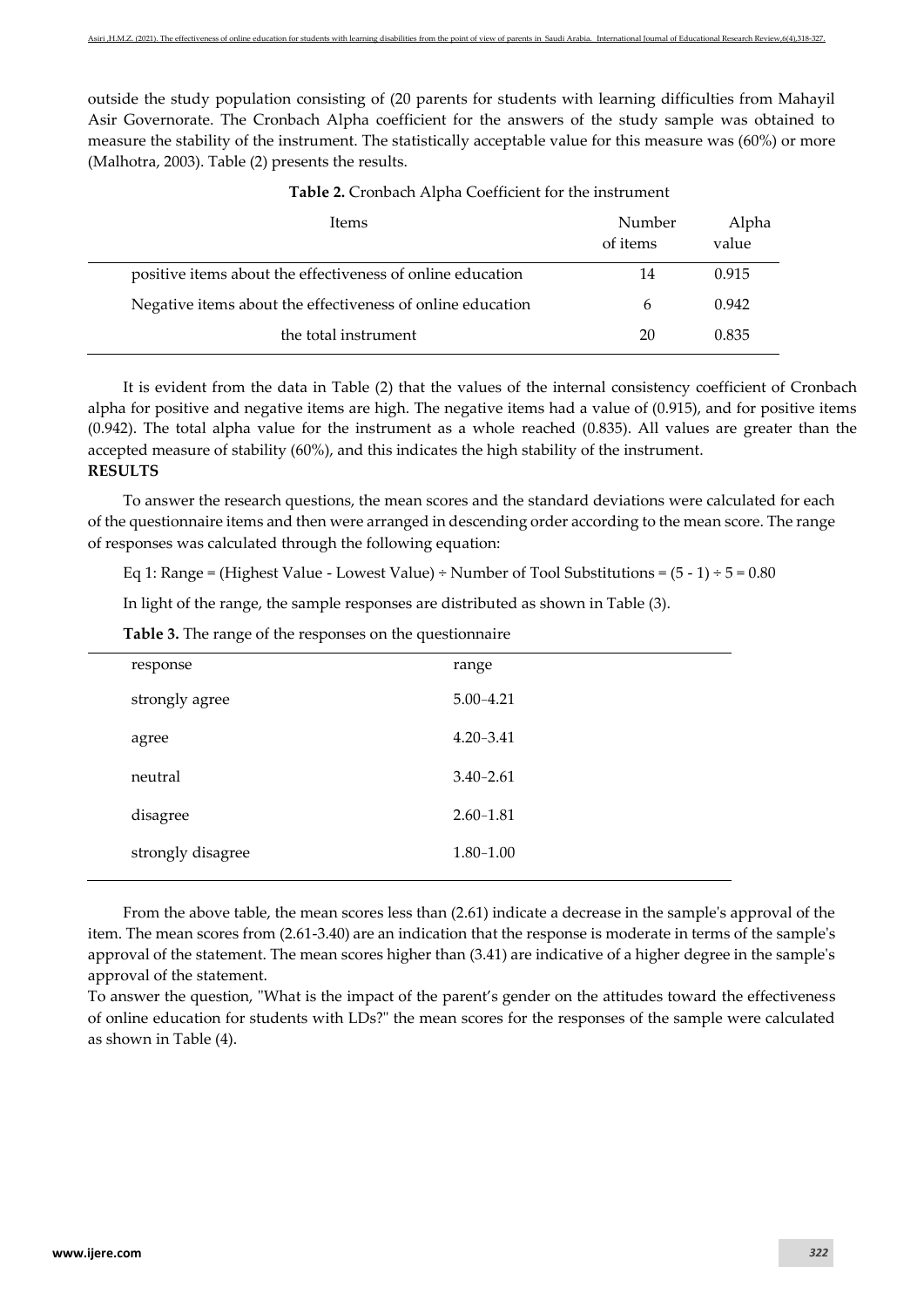|                 | effectiveness | low               | medium | high   |
|-----------------|---------------|-------------------|--------|--------|
|                 | male          | %4.28             | %21.42 | %74.28 |
| gender variable |               | (3)               | (15)   | (52)   |
|                 | female        | %10.25            | %17.94 | %74.79 |
|                 |               | $\left( 4\right)$ | (7)    | (28)   |

**Table 4.** The effect of gender on the parent's attitude toward the effectiveness of online education

Table (4) illustrates the responses of parents regarding the variable of the parent's gender. It is evident from the mean scores of the responses for the male sample members that (74.28%) of them believe online education for students with LDS is highly effective and achieves education goals. (21.42%) of the male sample respondents find that online education for students with LDS is of medium effectiveness, and there was a percentage (4.28%) of the male sample members finding it to be of low effectiveness. As for the female sample members, the rate was (74.79%). They found that online education achieves educational goals, and the female sample (17.94%) finds that it is of moderate effectiveness. The table also shows that a percentage of (10.25%) of female parents see online education for students with LDS to have low effectiveness.

The effect of the gender variable on the effectiveness of online education for students with learning disabilities from the point of view of parents is not high. The responses of male and female members of the sample are close and there are no statistically significant differences in the gender variable. This result is consistent with other previous studies (Al-Sharqawi, 2020). To answer the question: "What is the impact of the parent's age on the attitudes toward the effectiveness of online education for students with LDs?" The mean scores were calculated as shown in Table (5).

|                     |            | low   | medium | high   |
|---------------------|------------|-------|--------|--------|
|                     |            |       |        |        |
| the<br>parent's age | less than  | %3.84 | %11.53 | %84.61 |
|                     | 30         | (1)   | (3)    | (22)   |
|                     | from 30-45 | %3.92 | %19.60 | %76.47 |
|                     |            | (2)   | (10)   | (39)   |
|                     | more than  | %12.5 | %28.12 | %59.37 |
|                     | 45         | (4)   | (9)    | (19)   |

**Table 5.** The impact of age on the effectiveness of online education from parents' point of view

Table (5) illustrates the responses of parents regarding the variable of age. It is clear from the average responses on the questionnaire's items from the group less than 30 that 3.84% of them see online education for students with special needs of low effectiveness, and 11.53% of the same the group thinks that it has of medium effectiveness. On the other hand, 84.61% of respondents of the sample less than 30 think that it is highly effective and achieves the objectives of education. In the age group from 30 to 45, 3.92% of them find it to be of low effectiveness, and 19.60% of them see it as moderately effective, while 76.47% of the same group find it highly effective and achieve the goals of education. For the age group over 45, 12.5% of them see online education as having low effectiveness, 28.12% see it as moderately effective, while 59.37% see it as highly effective and achieves educational goals.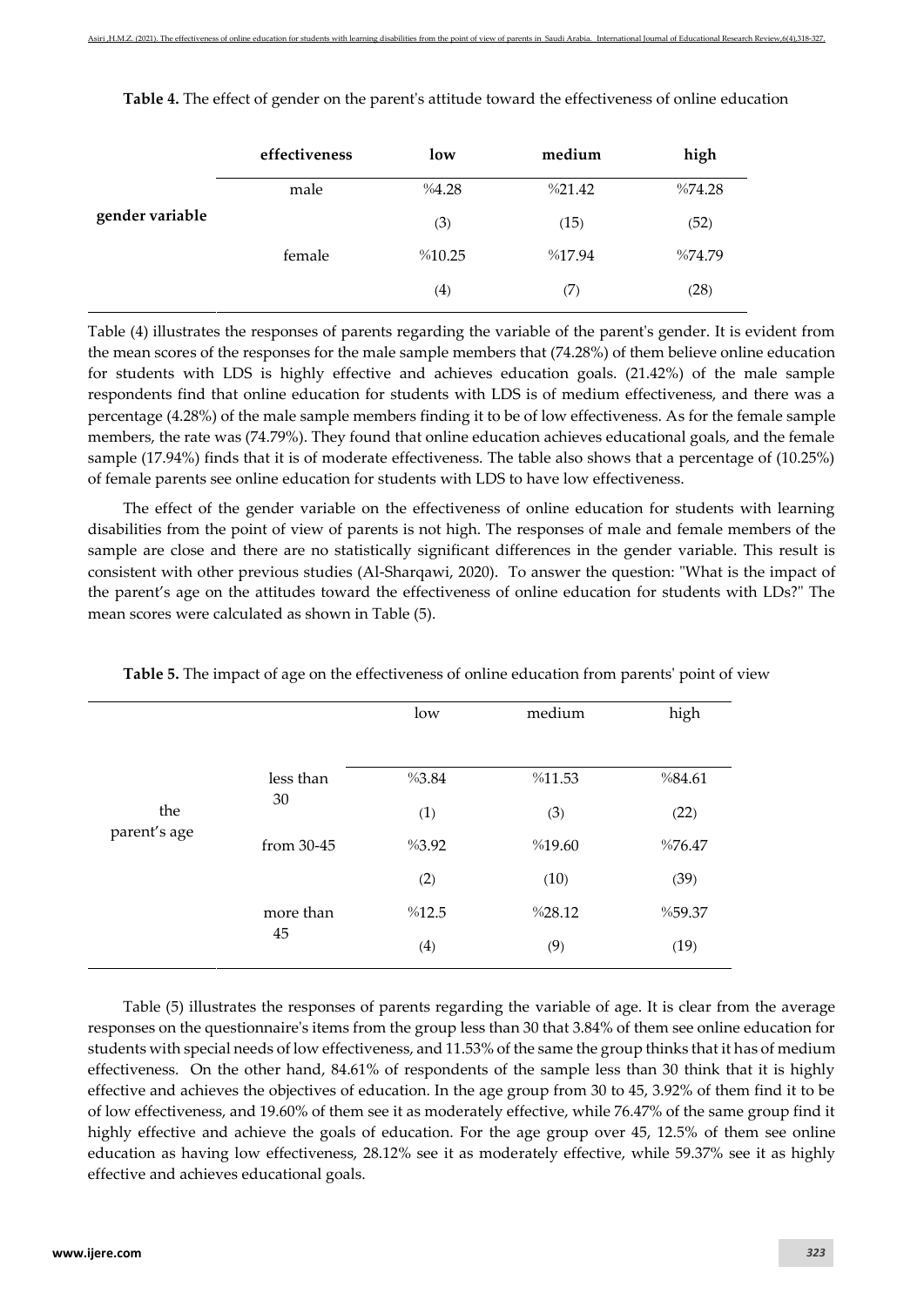From the above, we find that the effect of the age variable on the effectiveness of online education for students with learning disabilities from the parents' point of view is clear and that the responses of different age groups vary. The findings show statistically significant differences in the age variable. The majority of parents with older ages believe that online education is highly effective more than the youngest parents are.

The researcher attributes this result to the similarity between generations in keeping up with the developments and modern means of knowledge, which have witnessed massive and rapid transformations. Shu-Chen Cheng & Chiu-Lin Lai (2020) indicated that from the past decade until now the trends of applying computer-assisted tools have changed and that the small age difference helps reduce the knowledge gap between the student and the parent, thus increasing the effectiveness of e-learning.

To answer the question, "What is the impact of the parent's economic level on the attitudes toward the effectiveness of online education for students with LDs?" the mean scores were calculated as shown in Table (6).

|                   | effectiveness                    | low   | medium | high   |
|-------------------|----------------------------------|-------|--------|--------|
|                   | Less than 8000                   | %4.34 | %21.73 | %73.91 |
|                   | riyals                           | (2)   | (10)   | (34)   |
| economic<br>level | From 8,000 to<br>$16,000$ riyals | %4.76 | %19.04 | %76.19 |
|                   |                                  | (2)   | (8)    | (32)   |
|                   | More than                        | %4.76 | %19.04 | %76.19 |
|                   | 16,000                           | (1)   | (4)    | (16)   |

Table 6. The impact of economic level on the effectiveness of online education from parents' point of view

Table (6) shows the responses of parents regarding the variable of the parent's economic level. It is clear from the average responses on the questionnaire of the category with income less than 8000 riyals that 4.34% of them find the effectiveness of online education low, and 21.73% of them see it as of medium effectiveness, while 73.91% of them see it as highly effective and achieving the goals of education. For the middle-income group (from 8000 to 16000 riyals), 4.76% of them think that the effectiveness of online education is low, while 19.04% of them see its effectiveness as a medium, and 76.19% of them see it as highly effective and achieves education goals. As for the high-income group (more than 16,000 riyals), 4.76% of them see online education as low-effectiveness, 19.04% of them see it as moderately effective, while 76.19% of that group see great effectiveness of online education. From the above, we find that the effect of the economic level variable on the effectiveness of online education for students with learning difficulties from the parents' point of view is not clear between the middle and high-income groups. There is a difference in the statistical significance between both groups and the low-income group. The low-income group was the least agreed on the effectiveness of online education for students with LDs.

The researcher attributes this to the high purchasing power with the high income and thus the ability to provide the means of modern technologies needed for online education (virtually), which increases the effectiveness and success of the process. The online education system is a challenge for students with special needs, and this is exactly what was supported by Al-Otaibi (2020), which relieved the suffering of families of people with special needs due to the lack of the required technological needs and the lack of efficiency of the Internet speed.

To answer the question, "What is the impact of the parent's age on the attitudes toward the effectiveness of online education for students with LDs?" the mean scores were calculated as shown in the following table.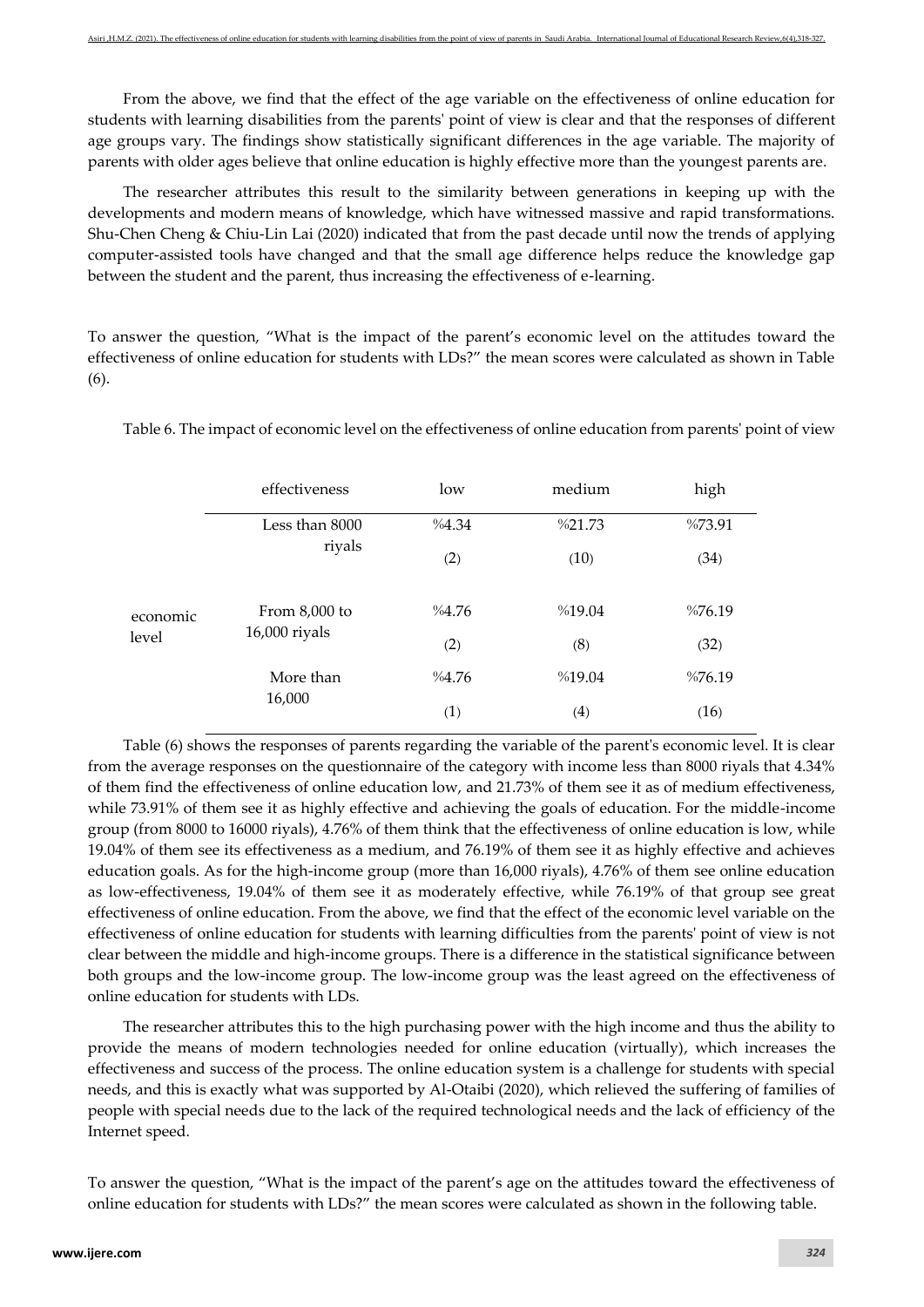|                      | effectiveness        | low   | medium | high   |
|----------------------|----------------------|-------|--------|--------|
| educational<br>level | educated (can        | %4.76 | %23.80 | 71.42  |
|                      | read and write)      | (1)   | (5)    | (15)   |
|                      | general<br>education | %8.33 | %20.83 | %70.83 |
|                      |                      | (2)   | (5)    | (17)   |
|                      | graduate             | %6.25 | %18.75 | %75    |
|                      |                      | (4)   | (12)   | (48)   |

**Table 7.** The impact of educational level on the effectiveness of online education from parents' point of view

Table (7) shows parents' responses to the parent's educational level variable. It is clear from the average responses on the questionnaire by the educated group (can read and write) that 4.76% of them see the effectiveness of online education as low, and 23.80% of them see its moderate effectiveness while 71.42% of them see great effectiveness of online education and that it achieves the learning objectives. On the other hand, 8.33% of the group with general education see low effectiveness of online education, 20.83% of them see its medium effectiveness, and 70.83% of them see its great effectiveness. For the graduate group, 6.25% of them see its effectiveness as low, and 18.75% of them find it moderately effective, while 75% of them see its effectiveness as great, and achieving the goals of education.

The effect of the educational level variable on the effectiveness of online education for people with learning difficulties from the point of view of parents is very simple between the two groups with educated (can read and write) and the general education group. There were no statistically significant differences between them. However, there is a difference between these two groups and the group of graduates, where the latter came with the average percentage of responses most agreeing to the effectiveness of online education from the total sample of the category. This result is in agreement with the results of Al-Azmi and Al-Khatib (2021) and Villano (2020), which concluded a decline in students' educational performance after the Corona pandemic for several reasons, including not receiving adequate help at home.

#### **Conclusion**

The main question of this study was to identify the attitudes of parents toward the effectiveness of online education for students with LDs. From the questionnaire's results, the average of the responses for the sample as a whole was (3.65), which indicates that parents see online education as effective High. The results showed that male and female parents of different groups (age, economic, educational) find online education and the strategies used to give motivation to their children and make education interesting for them far from the resource room. This makes education achieve its goals with the follow-up from the parent and helps the parent's participation in the individual educational plan, which is effective from the parents' point of view. However, 20% of the sample see online education as not useful and has deficiencies in several aspects. Therefore, there is a space to investigate these shortcomings in future research. Finding the reasons will help in understanding the process of online education for students with LDs under the vision of the Kingdom of Saudi Arabia 2030.

In light of the results of this study, the researcher recommends conducting training programs to prepare teachers to deal with online education applications. Media publications on the importance of online education, and emphasizing the degree of benefit that will accrue to the educational process if it is implemented, especially in light of the country experiencing the spread of the Corona pandemic. Allocating part of the educational process budget to create adequate infrastructure for online education, including equipping schools with high-quality Internet services and computers commensurate with their needs in the distance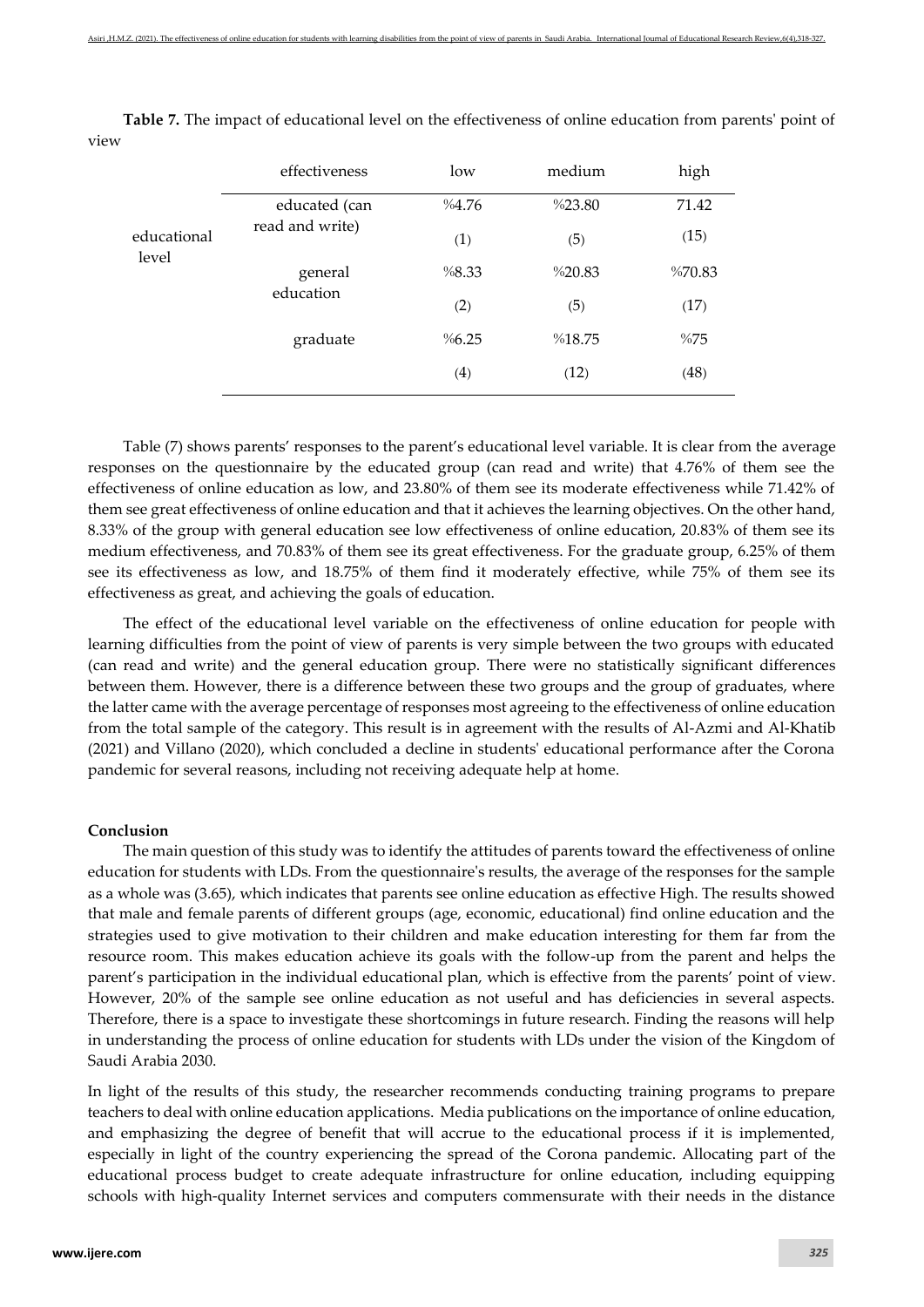learning process. Creating digital and electronic curricula compatible with the nature of online education, and communicating information to students as effectively as traditional curricula. Conducting more studies related to the effectiveness of online education, the degree of quality of its outputs around the world, and the accuracy of its implementation.

## **REFERENCES**

- Al-Azmi, T. and Al-Khatib, J. (2021). Challenges facing seventh-grade students with learning difficulties in studying mathematics online from the point of view of their parents in the State of Kuwait. *Journal of the College of Education, 3*(37).
- Alelyani, O. S. (2021).Special educational need of the gifted and talented students in Saudi Arabia: A Review Paper. *International Journal of Educational Research Review,6(*2),124-133.
- Al-Mutairi, B. (2021). The effectiveness of e-learning in light of the spread of the Corona pandemic from the point of view of high school students in Farwaniya area, Kuwait. *The Scientific Journal of the Faculty of Education, Assiut University, 37*(2), 285-307.
- Al-Otaibi, R. (2020). The challenges that Saudi families faced in educating their children in light of the new Corona pandemic. *The Arab Journal of Scientific Publishing, 22* (2).
- Al-Qahtani, N. and Sheikha, M. (2019). The importance of psychological counseling as a support service for female students with learning difficulties in the secondary stage from the viewpoint of their teachers. *Journal of the Islamic University for Educational Studies, 27*(4): 570--604.
- Al-Saeedi, A. (2021). Attitudes of students with learning disabilities in the secondary stage towards using the distance learning system in light of the spread of the Corona pandemic (covid-19) in the State of Kuwait. *Journal of Educational and Psychological Sciences, 5*(8), 1-20.
- Al-Sharqawi, S. (2021). Corona pandemic and its impact on the language of the mentally handicapped child from the viewpoint of parents. *Al Kalam Journal, 5*(3), 255-270.
- Al-Yameen, V. and Sadaraty, F. (2019). Obstacles to using blended education and their impact on developing achievement and motivation among secondary school students in the State of Kuwait, published research, Arab Gulf University Journal.
- Amira, J., Olayan, A., and Tarshoun, O. (2019). Characteristics and objectives of distance education and elearning: a comparative study on the experiences of some Arab countries. *The Arab Journal of Literature and Human Studies, 6*, 298-285.
- Cheng, S ; &Lai, C(2020). *Facilitating Iearning for students with special need: a review of technology-supported special education studies*, Beijing Normal University, 7(2).
- Demirbağ,T .(2020). Views of students and teachers about role of homework implementation on students' academic success. *The Universal Academic Research Journal,2*(2),64-77.
- Education and Training Evaluation Authority (2020). *A summary of an article about the difference between e-learning and emergency remote education*. From: <https://www.etec.gov.sa/ar/Media/Documents/H1.pdf>
- Karagöz,S. (2021). Evaluation of distance education: The sample of guidance and counseling students. *The Universal Academic Research Journal,3*(1),18-25.
- Khalifa, A. (2020). Obstacles to the use of educational technologies in the field of people with special needs from the point of view of teachers of special education, school administration and people with special needs themselves. *Reading and Knowledge Magazine, 2*(2).
- Mahfoud,H. (2021).What can we learn about educational project management in times of Covid-19? *International Journal of Educational Research Review,6*(2),75-81.

Mitchell,C (2020). Bridging distance for learner with special needs. *Education week*, 16 (1).

Muhammad, H. (2020). Self-management and its relationship to academic self- activity among middle school students with developmental learning difficulties. *Journal of Scientific Research in Education, 21*(12), 313-341.